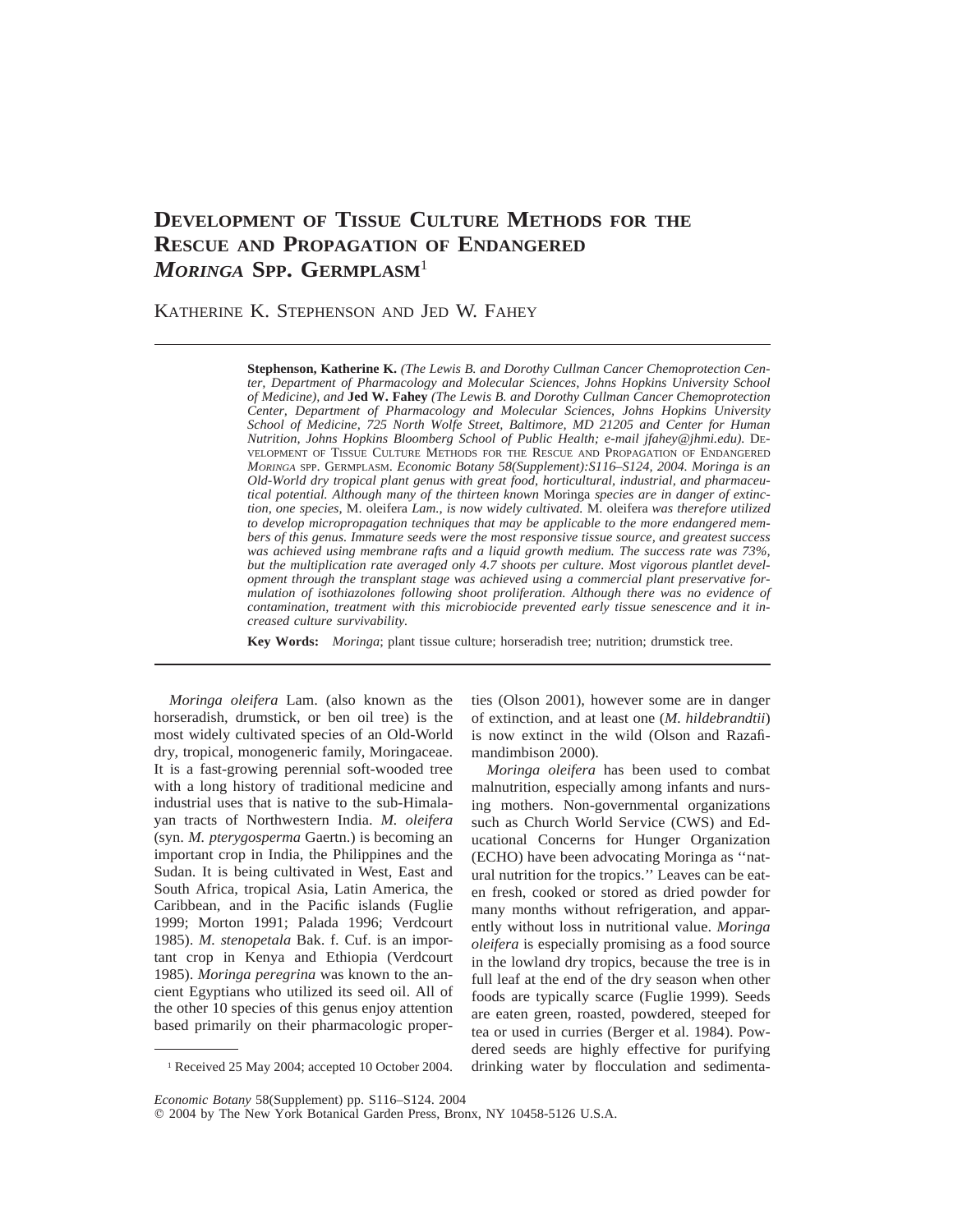tion of particulate contaminants (Berger et al. 1984; Gassenschmidt et al. 1995; Olsen 1987). *Moringa oleifera* seed oil (30–40% of seed weight), also known as ben oil, is a sweet, nonsticking, non-drying oil that resists rancidity and has been used in salads, for fine machine lubrication, and in the manufacture of perfume and hair care products (Tsaknis et al. 1999). *Moringa* species have long been recognized by folk medicine practitioners as a tumor therapeutic, and have recently been shown to contain potent inhibitors of TPA-induced Epstein-Barr virus-early antigen activation in lymphoblastoid (Burkitt's lymphoma) cells (Guevara et al. 1999; Murakami et al. 1998).

The preservation of the *Moringa* species is thus of great concern from biodiversity, ethnobotanical, dietary and pharmacological perspectives. There are tremendous potential opportunities with *M. oleifera* for sustainable agriculture, and the development of cash crops in semiarid regions. Though less well studied, all of the *Moringa* species now in the wild have local medicinal uses (M. Olson pers. comm.) but could readily become casualties of the ongoing decline in biodiversity. Sexual propagation of some of these species would be tedious and would not even be possible without having enough individual plants for cross-pollination. Since flowering of a number of the large tree species of *Moringa* does not even commence until a critical size is attained—highly unlikely to occur with multiple trees in a greenhouse—tissue culture may be the only practical way to cultivate these trees outside the tropics. Additionally, there are only one or a few individuals of the other *Moringa* species (*M. concanensis, M. ruspoliana* and *M. arborea*) in cultivation in the United States (M. Olson pers. comm.). Amplification of these rare individuals by tissue culture propagation would make them more widely available and less likely to become lost to cultivation. Thus developing tissue culture methods for this genus is urgent.

We have used a wide variety of explants from accessions of *Moringa oleifera* and *M. stenopetala*—the two most accessible *Moringa* species—to develop protocols for clonal multiplication that could be employed for germplasm maintenance of some of the more endangered species of *Moringa.* Since *M. oleifera* is likely a highly genetically heterogeneous species (M. Olson pers. comm.), our efforts to establish cultures, to improve upon node culture and axillary node regeneration techniques, and to establish protocols for clonal multiplication using immature seed tissues could also directly benefit micropropagation programs for this species. The approach taken herein is to expand upon the earlier observations by Kantharajah and Dodd (1991), Mohan et al. (1995), and Iyer and Gopinath (1999) as a starting point for a systematic evaluation of basal culture media formulae. Additionally, we have subjected large numbers of immature *M. oleifera* seeds to a range of experimental conditions in an effort to improve upon reported rates of shoot proliferation, multiplication and long-term survival for field transplanting in *M. oleifera* and in *M. stenopetala,* a species for which in vitro propagation has not heretofore been reported. And finally, we have examined the issue of early shoot senescence that continues to restrict rapid culture proliferation beyond the initial shoot proliferation stage, and which would severely limit the scale-up of a micropropagation effort.

## **MATERIALS AND METHODS**

## EXPLANT SOURCES

Source material for cultures was provided by Dr. Manuel Palada (University of the Virgin Islands, St. Croix, U.S.V.I.), and was either collected from trees growing as ornamentals, or from trees being cultivated in the U.V.I. Agricultural Experiment Station tree nursery. Two separate harvests of seed-pods were made. After surface disinfestation, all tissue culture manipulations were carried out under sterile conditions in a laminar flow hood.

*A) Axillary Nodes and Single Shoots from Nodes.* Meristematic nodes were excised from *Moringa oleifera* seedlings that were grown in 4-inch pots of sterile Vermiculite<sup>®</sup> under coolwhite fluorescent lighting with a 16h light/8h dark photoperiod, at  $25^{\circ}$ C until a minimum of four fully expanded leaves were present. At about one week post-germination, the leaf axils were generally distinct and visible. Entire stems were excised from young seedlings and sterilized by immersion into 70% ethanol for two minutes followed by 15 minutes in 25% Clorox<sup> $\omega$ </sup> bleach and thrice rinsing in sterile distilled water. After surface-sterilization the stems were cut into segments containing single axillary meristems just prior to culture and the nodal tissue was oriented such that the cut surface(s) was in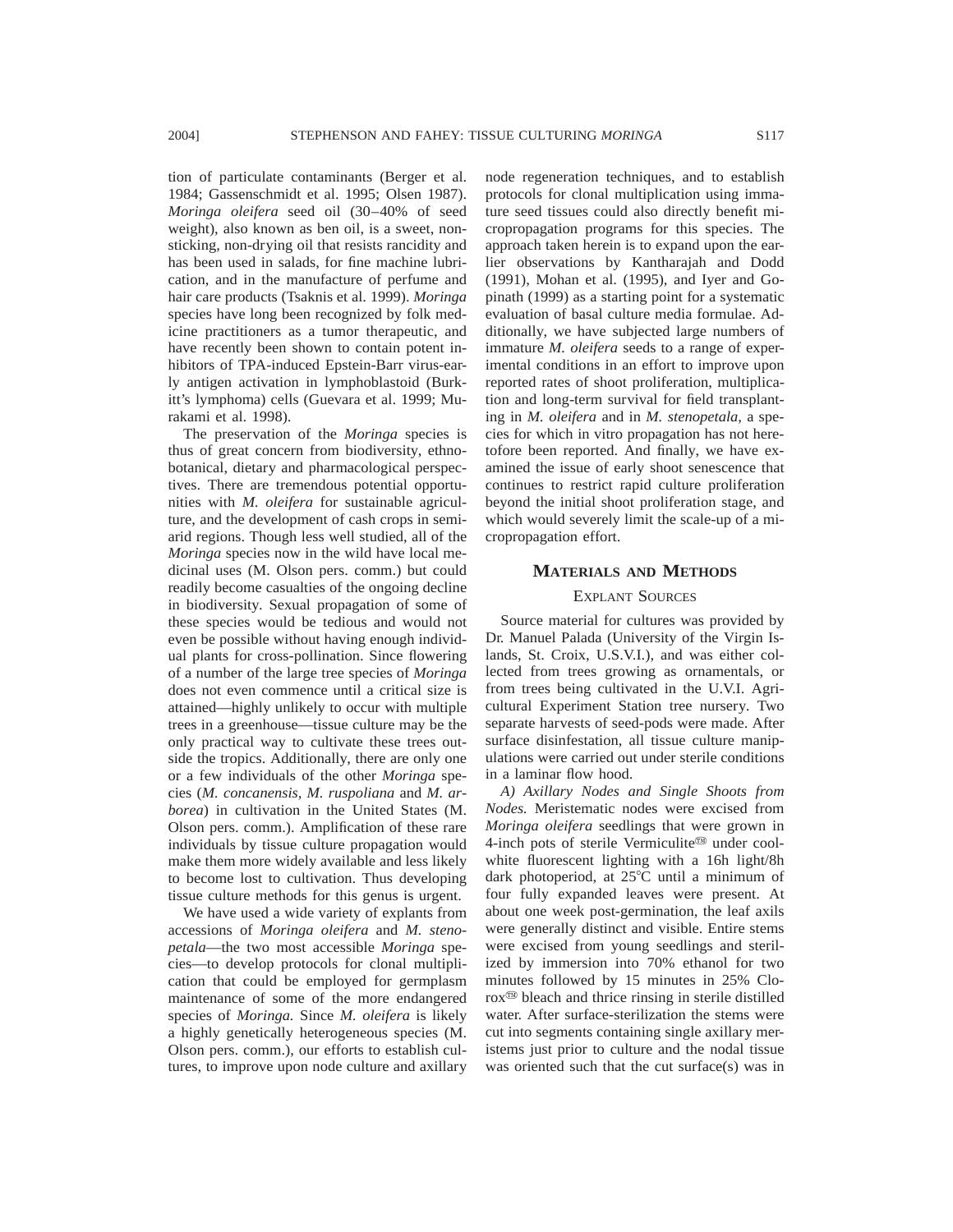direct contact with the culture medium. Single shoots that developed from the dormant axillary meristem were subsequently used to screen culture media for their capacity to support clonal multiplication.

*B) Immature Seed.* Seeds from seed pods representing a wide range of maturities of both *M. oleifera* and *M. stenopetala* were used. Whole seed pods were shipped directly from St. Croix to Baltimore, and processed as soon as possible to insure maximum viability. Pods were segregated into four size categories based on their diameter: #  $1 = 3 - 5$  mm, #  $2 = 5 - 10$  mm (8 mm seeds),  $\# 3 = 10 - 18$  mm (9–10 mm seeds) and # 4 = 18–25 mm (11–13 mm seeds). Harvests were made in the spring and summer of 2002. At first harvest we collected both *M. oleifera* and *M. stenopetala* pods, all of which were of size range #4, and the seeds ranged from dry and brown to green and fleshy. The second seed pod harvest was exclusively from *M. oleifera,* and it contained all four size categories. Seed pods were surface sterilized by wiping with 95% ethanol, then immersing them for 15 min in 50%  $Cloor^{\circledR}$  bleach (aqueous) containing about 10 mg/L of Alconox<sup> $\textcircled{m}$ </sup> detergent. Pods were then placed on a drying mat and a longitudinal incision was made with a sterile scalpel to separate the dehiscent valves and release the seeds. Prior to culture, the seed coats were either scarified, or removed to permit direct contact of seed tissue with the culture medium. Between one and five explants were placed on semi-solid medium in 10 cm Petri plates or on liquid medium rafts inside GA-7 culture vessels (Sigma/Aldrich Chemical Co., St. Louis, MO, USA).

## **CULTIVATION**

All cultures were incubated under cool-white fluorescent lights with a 16:8 light/dark cycle at 25°C. Tissue culture medium components, culture vessels and membrane rafts were purchased from Sigma/Aldrich or Caisson Laboratories, Inc. (Rexburg, ID, USA) with the exception of PPM<sup>®</sup> (Plant Cell Technologies, Inc., Washington, DC, USA). Cultures utilizing a semi-solid support matrix were prepared with autoclaved Gelrite (0.7% aqueous) (Schweizerhall Inc., South Plainfield, NJ) as the gelling agent and amended as indicated below. Liquid media were sterilized by filtration through a  $0.22 \mu m$  filter. Transplants from tissue culture were made to sterile potting soil (Fafard brand; Maryland

Plants & Supplies, Inc., Baltimore, MD, USA), and Oasis horticulture cubes (Smithers Oasis, Kent, OH, USA).

## MEDIA PREPARATION

(A) *Moringa oleifera* seedlings were used as an axillary meristem tissue source for preliminarily screening of basal salt formulations. Six basal salt formulations were prepared with and without the addition of 0.25% or 0.5% activated charcoal (AC): Murashige & Skoog (MS) (Murashige and Skoog 1962), half strength Murashige & Skoog (½ MS), Woody Plant Medium (WPM) (Lloyd and McCown 1980), Schenk & Hildebrandt (S&H) (Schenk and Hildebrandt 1972), Gamborg's B5 (B5) (Gamborg et al. 1968), and White's (White 1963). Gelrite<sup>®</sup> (0.7%) alone was used as a control, both with and without activated charcoal (designated G and  $G+AC$ , respectively). None of the media used in the basal nutrient screen was amended with plant growth regulators. All solid media were prepared with 3% sucrose, and Murashige & Skoog vitamins (Murashige and Skoog 1962), and pH was adjusted to 5.8 prior to autoclaving at 121°C for 15 minutes. The molten autoclaved mixture was poured into pre-sterilized, disposable 10 cm diameter Petri plates.

(B) Explants from the 1st pod harvest were cultured on a semi-solid medium consisting of MS basal salts, 3% sucrose, 1 mg/L BAP (6 benzylaminopurine),  $1 \text{ mg/L } GA_3$  (gibberellic acid-A<sub>3</sub>),  $0.25\%$  activated charcoal, pH 5.8. Explants from the 2nd pod harvest were cultured using a liquid, charcoal-free variant of this medium, whereby explants were supported on a permeable membranous raft providing continuous contact with the medium components. Rafts were autoclaved inside a GA-7 culture box equipped with a gas permeable lid. About 30 ml of culture medium was added to each GA-7 beneath the raft and a single droplet of medium was placed on the raft surface to initiate proper contact with the explant.

(C) Single shoots resulting from seedling axillary nodes cultured on MS medium without the addition of exogenous plant hormones were plated across several MS-based media containing the plant growth regulator ancymidol and a combination of NAA and kinetin at various concentrations. Clonal multiplication medium was made with MS basal salts and vitamin stock, 3% (w/v) sucrose and 0.7% (w/v) Gelrite; pH was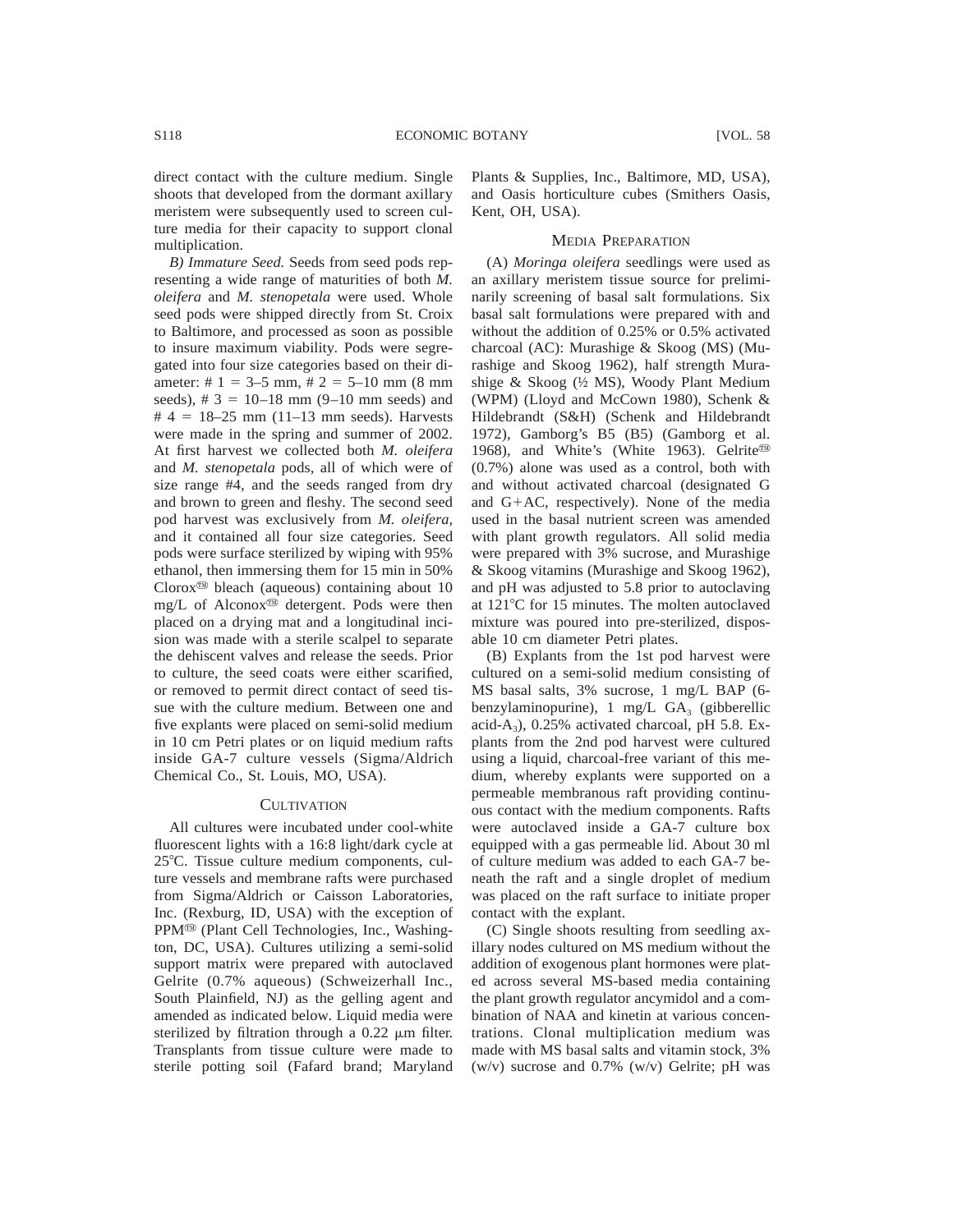adjusted to 5.8 prior to autoclaving, and it contained one of four levels of ancymidol (0.25 mg/ L, 0.5 mg/L, 1.0 mg/L or 1.5 mg/L). A constant level (1 mg/L of kinetin) was also combined with either 0.25, 0.5 or 1 mg/L of the auxin NAA. An MS-based control medium contained no plant growth regulators. Additional shoot proliferation formulae adapted from reports of the successful cultivation of tissues from *Moringa* spp., from papaya, a member of the sister family Caricaceae and thus a phylogenetically rational starting point for culture medium formulations (Cohen and Cooper 1982), or from other woody plant species (Lloyd and McCown 1980) were also evaluated, these MS-based media were amended with the following plant growth regulators: BAP [1 mg/L]/ ADS [80 mg/ L], BAP [0.5 mg/L]/ NAA [0.2 mg/L), TDZ [5 mg/L]/ BAP [2 mg/L], BAP [5 mg/L]/ NAA [0.1 mg/l], BAP [1 mg/L], and in ½ strength MS with BAP [1 mg/L]/ NAA [0.05 mg/L].

### **RESULTS AND DISCUSSION**

## AXILLARY MERISTEM CULTURE

Initial in vitro studies revealed that dormant axillary node explants from young, growth chamber-germinated *M. oleifera* seedlings could be readily cultured. The widely used MS medium was suitable for single shoot induction, producing healthy green shoots which developed leaves indistinguishable from those of seed-derived plantlets. A single axillary shoot was invariably produced with moderate friable callusing at the cut tissue surface in direct contact with the medium. Within three weeks of shoot emergence, however, cultures abruptly began to show signs of senescence and subsequent growth was comprised of only very small, narrow leaves and shortened internodes. Further optimization of the basal medium formulation was thus pursued for micropropagation of these dormant axillary nodes.

Several of the six basal salt formulations examined, with and without the addition of two levels of activated charcoal, supported nodal-derived shoot growth. Only MS and half-strength MS medium supported both shoot growth and good shoot quality (Table 1). The addition of charcoal at the high rate had no effect on shoot development, and curiously, there was a marked reduction in shoot production at the low rate.

The following plant growth regulators were

TABLE 1. EFFICACY OF BASAL SALT FORMULA-TIONS TO SUPPORT THE GENERATION OF SHOOTS FROM *MORINGA OLEIFERA* LAM. AXILLARY MERI-STEMS.

| Basal medium<br>Formulation | Total #<br>shoots<br>pro-<br>$d\bar{u}$ ced <sup>1</sup> | Presence<br>of<br>callus | Shoot<br>quality <sup>2</sup> |
|-----------------------------|----------------------------------------------------------|--------------------------|-------------------------------|
| МS                          | 9                                                        | yes                      | $++++$                        |
| ½ MS                        | 12                                                       | yes                      | $++$                          |
| WPM                         | $\mathfrak{2}$                                           | yes                      | $++$                          |
| S&H                         | 9                                                        | yes                      | $^+$                          |
| Β5                          | 1                                                        | yes                      |                               |
| White's                     | $\overline{0}$                                           | yes                      |                               |
| G                           | $\overline{0}$                                           | no                       |                               |
| $MS + 0.5% AC$              | 7                                                        | yes                      | $++++$                        |
| $\frac{1}{2}$ MS + 0.5% AC  | 6                                                        | yes                      |                               |
| $WPM + 0.5\%$ AC            | 3                                                        | yes                      | $++$                          |
| $S&H + 0.5\%$ AC            | 4                                                        | yes                      |                               |
| B5 + 0.5% AC                | 1                                                        | yes                      |                               |
| White's $+$ 0.5% AC         | $\overline{0}$                                           | yes                      |                               |
| $G + 0.5\%$ AC              | $\overline{0}$                                           | no                       |                               |
| MS + 0.2% AC                | 3                                                        | yes                      |                               |
| ½ MS + 0.2% AC              | $\overline{0}$                                           | yes                      |                               |
| $WPM + 0.2\%$ AC            | $\boldsymbol{0}$                                         | yes                      |                               |
| $S&H + 0.2\%$ AC            | $\overline{0}$                                           | yes                      |                               |
| $B5 + 0.2\% \text{ AC}$     | $\overline{0}$                                           | yes                      |                               |
| White's $+$ 0.2% AC         | $\overline{0}$                                           | yes                      |                               |
| G + 0.2% AC                 | $\boldsymbol{0}$                                         | no                       |                               |

<sup>1</sup> 15 nodes explanted per medium formulation.

 $2 + + +$  = very good,  $+$  = good,  $+$  = moderately good and - = poor.

evaluated both alone and in combination (ancymidol, NAA, GA<sub>3</sub>, 6-BAP, IAA, kinetin, adenine sulfate, and TDZ) in an attempt to stimulate clonal shoot multiplication, shoot development and root establishment. Similar protocols have been employed successfully for many herbaceous plant species as well as for woody or tree species (Goyal and Arya 1985; Magdalita 1997; Murashige and Skoog 1962; Pandey 1987). Randomly selected shoots derived from node cultures were transferred to five plates of each of the eight media. After three weeks on these media there were no signs of additional shoot formation and the explanted shoot vigor and quality declined rapidly on all but the control (plant growth regulator-free) medium. The shoots that were transferred to this control medium remained healthy and green and produced a primary root. Mohan et al. (1995) reported a similar phenomenon which they attributed to the high auxin levels in the culture medium. Their solution to this problem was to transfer the cul-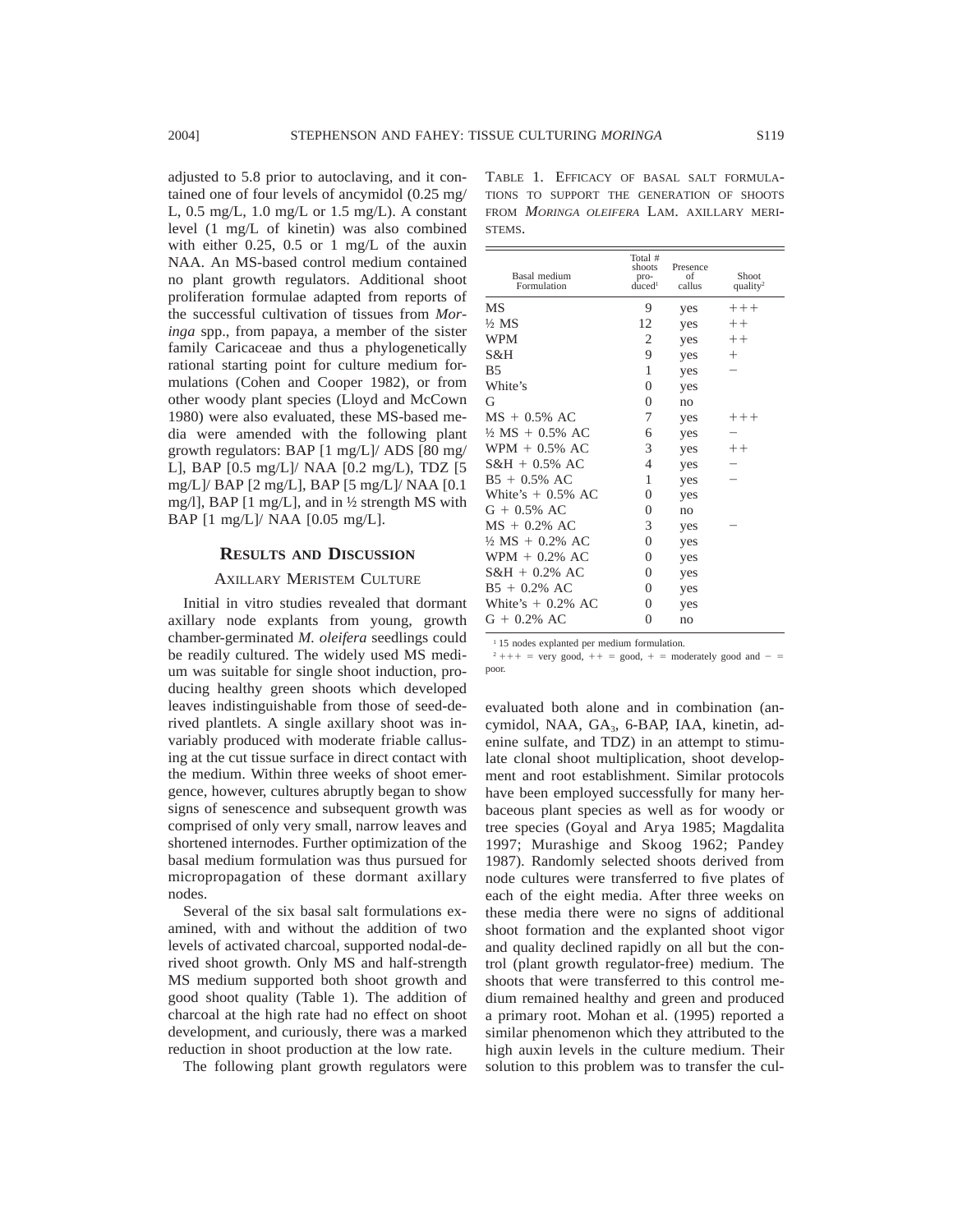tures to fresh basal medium without hormones in order to revive the tissues. In our hands, this approach was not successful with shoots generated from cultured axillary nodes. The formation of de-differentiated callus was observed in some cultures (e.g., those cultured on White's basal formula and MS with NAA/kinetin) when the medium contained an auxin with subsequent additional shoot and root formation from a common node-based-meristematic tissue. However, this occurred randomly across treatments and was not uniquely associated with an experimental protocol. In a parallel effort, colleagues in Kenya report success culturing meristematic tissues of *Moringa oleifera* seedlings (D. Odee pers. comm.).

Premature tissue senescence after about the third week of culture continues to be a problem. In other tissue culture systems, accumulation of ethylene in the vessel has been identified, and solved by the addition of low levels of  $AgNO<sub>3</sub>$ to bind to the tissue ethylene receptors (Leonhardt 1987; Mohiuddin 1997) or passage through multiple hormone-free media (Kantharajah and Dodd 1991). We thus transferred young, healthy shoots from their original medium to a fresh medium containing  $5 \text{ mg/L AgNO}_3$ with and without the addition of the plant growth regulators. After cultivation on these media for several days the apical leaves of most cultures appeared green and healthier than the controls, but then succumbed to rapid necrosis after about one week. Latent or low-level bacterial or fungal contamination of explants and/ or cultures has previously been shown to generate excessive ethylene gas leading to rapid tissue ripening, leaf narrowing and abscission (Jackson 1991; Marino 1996; Weingart 1997). In our hands, treating asymptomatic, not obviously contaminated shoot cultures with a combination of amphotericin B (2.5 mg/L) and gentamicin sulfate (50 mg/L) had no beneficial effect. However, the addition of an isothiazolone mixture (PPMy) by either pre-soak or addition to the culture medium improved plantlet survival and vigor, but will require further investigation before the nature of any beneficial effects on *Moringa* cultures can be described adequately.

## CLONAL SHOOT PROLIFERATION FROM IMMATURE SEEDS

Many *Moringa* species are prolific seed producers, and thus green seeds were evaluated for TABLE 2. CLONAL SHOOT PROLIFERATION FROM GERMINATED IMMATURE *MORINGA OLEIFERA* LAM. AND *M. STENOPETALA* BAK. F. CUF. SEEDS.

| A. M. oleifera and M. stenopetala seeds explained to semi-solid medium<br>in Petri-plates <sup>1</sup> |                             |                    |                                     |                       |
|--------------------------------------------------------------------------------------------------------|-----------------------------|--------------------|-------------------------------------|-----------------------|
| Moringa sp.                                                                                            | Seeds<br>explanted cultures | Imma-<br>ture seed | <b>Success</b><br>rate <sup>2</sup> | Total<br>shoot<br>no. |
| M. oleifera                                                                                            | 176                         | 35                 | 20%                                 | 164                   |
| M. stenopetala                                                                                         | 128                         |                    | 0.78%                               | 8                     |

<sup>1</sup> Two seeds were removed from the *M. oleifera* treatment due to fungal contamination. All *M. oleifera* seeds were  $\sim$ 11-13 mm in diameter (spherical seeds) and all  $M$ . stenopetala seeds were  $\sim$  25 mm in length and  $\sim$ 10 mm width (elongate seeds). Culture medium was MS basal medium amended with 1 mg/L BAP, 1 mg/L GA<sub>3</sub>, 0.25% activated charcoal, 0.7% Gelrite and pH adjusted to 5.8 prior to autoclaving.

<sup>2</sup> Success was scored as formation of clonal shoots on the epicotyl end of the germinating seedling.

B. *M. oleifera* Immature Seeds Cultured on Rafts Supplied by Liquid

| Median <sup>1</sup>       |                     |                     |  |  |
|---------------------------|---------------------|---------------------|--|--|
| Seed size                 | # Seeds<br>cultured | $#$ of<br>successes |  |  |
| #1 (no seed) <sup>2</sup> |                     |                     |  |  |
| #2 ( $\sim$ 8 mm)         | 232                 |                     |  |  |
| #3 $(-9-10$ mm)           | 163                 |                     |  |  |
| #4 $(11-13$ mm)           | 41                  | 30 (73%)            |  |  |
|                           |                     |                     |  |  |

<sup>1</sup> Liquid culture medium was MS basal medium amended with 1 mg/L BAP, 1 mg/L GA<sub>3</sub>, pH 5.8.

<sup>2</sup> Seed size #1 was too immature and seed embryos were not fully formed and could not be plated.

their potential to undergo epicotyl elongation followed by subsequent clonal shoot proliferation. Immature seeds with and without their investing seed coats were taken from surface sterilized seed pods and cultured on either solid or liquid MS medium containing 3% sucrose, and amended with 1 mg/L BAP and 1 mg/L  $GA_3$ . Activated charcoal (0.5% and 0.25%), which reportedly enhanced seedling development (Iyer and Gopinath 1999), was also examined. Seed pods were segregated into four groups based on their diameter and processed immediately upon receipt in Baltimore from St. Croix (by overnight courier). A total of 500 (408 *M. oleifera* and 92 *M. stenopetala*) seeds were cultured in two separate rounds. In the first group, 20% of *M. oleifera* immature seeds germinated, with subsequent shoot proliferation from the epicotyl meristematic tissue, compared to only 1 (0.8%) of the *M. stenopetala* seeds (Table 2). Most of the *M. stenopetala* explants produced a very friable white callus directly on the seed coat and wing tissue. The regenerating *M. oleifera* cultures produced an average of 4.7 shoots per cultured seed (Table 2A).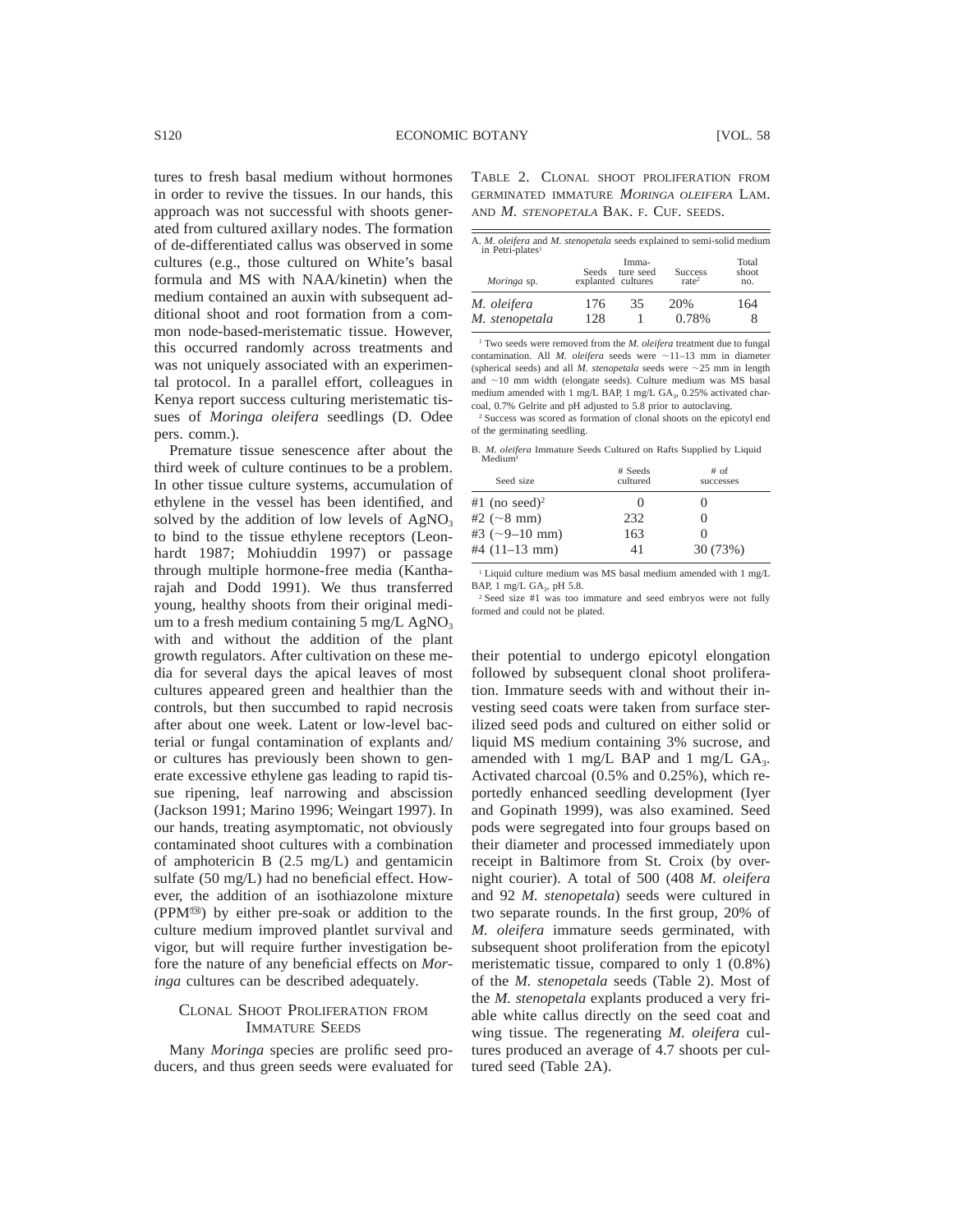

**Fig. 1.** *Moringa oleifera* Lam. shoots, clonally propagated from immature embryos.

#### *MORINGA OLEIFERA*

*M. oleifera* shoot development was dramatically improved for the #4 (largest) size class when cultured upon a membrane raft (73% success rate) rather than more traditional semi-solid medium (20% success rate), and shoot number was roughly comparable (4.7 and 3.6 shoots per culture, respectively; Fig. 1 and 2). The smallest useable seeds had jelly-like endosperms, and none of the 232 explants plated from these produced shoots. The larger seed sizes had a firm, well-formed embryo and endosperm that could easily be removed from the seed coat and cultured (Table 2B). The use of liquid culture medium and membrane rafts provides the cultured tissue with more intimate contact with medium and more rapid dilution of phenolic compounds and stress metabolites. The use of membrane rafts also facilitates aerobic growth and permits replacement of medium without disturbance of the cultured tissue. Since *Moringa* seedlings are very susceptible to water-logging these membrane rafts are thought to provide the best oxygen availability to the non-aerial portions of the developing plantlet.



**Fig. 2.** *Moringa oleifera* Lam. shoots, clonally propagated from immature embryos.

## *MORINGA STENOPETALA*

To our knowledge, this is the first report of in vitro *Moringa stenopetala* cultivation. It is also the first report of clonal multiplication from whole germinating seedlings and their meristematic epicotyl tissues, and of the use of membrane rafts with *Moringa spp.* However, success was achieved with only a single explant out of a total of 128 (Table 2A), and examination of a wider range of seed sizes and conditions is indicated.

*Root Development on Clonal Shoots.* Shoot aggregates resulting from clonal shoot proliferation in the presence of exogenous plant growth regulators were transferred to a culture medium designed for root initiation (½-strength MS basal medium supplemented with 0.5 mg/L NAA; 93.1 mM) (Iyer and Gopinath 1999). This medium supported the development of robust primary and secondary roots (Fig. 3). Shoot aggregates which were not rooted, but did possess seedling radicle tissue, were transferred to sterile potting soil designed for seedlings, and to sterile Oasis horticulture cubes maintained in sterile GA-7 containers to evaluate their ability to root directly. The seed radicle remained intact in all cultures and appeared viable. Soil and the horticulture cubes were wetted with sterile water, shoot clumps were planted into either sterile soil or Oasis cubes, and the lids were loosely positioned on the GA-7 containers. For three days the shoots remained vigorous in appearance and then began to wilt and become necrotic. No root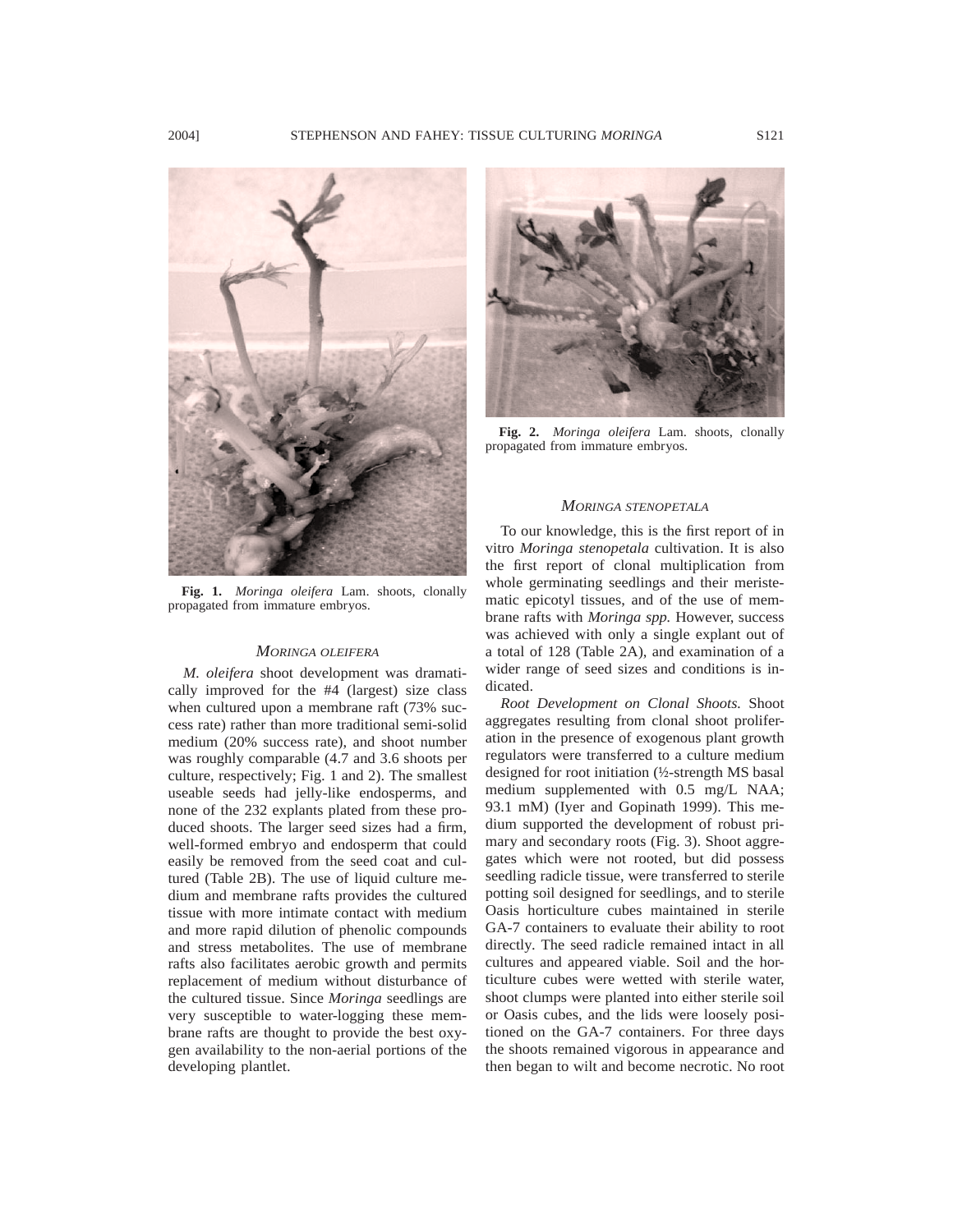

**Fig. 3.** Robust primary and secondary rooting from immature seed-derived *Moringa oleifera* Lam. plantlets.

initials formed and the cultures quickly declined and were terminated.

## TRANSPLANTATION OF CLONAL SHOOTS TO FIELD

Prior to premature senescence, approximately 30 clonally propagated *Moringa oleifera* shoots with extensive root systems were maintained using an MS basal medium supplemented with 0.5 mg/L NAA and 0.1% (v/v) PPM<sup>®</sup> isothiazolone mixture (final concentration: 5-chloro-2methyl-3(2H)-isothiazolone (1.35 mg/L) and 2-methyl-3(2H)-isothiazolone (0.41 mg/L). PPM amended culture medium induced substantially more vigorous growth and plantlet development than those without PPM. These plantlets formed substantial root systems and leaves of normal shape and size (Fig. 4). Established plantlets were then transplanted to a sterile potting soil under laboratory conditions for further root development and hardening prior to shipment for field planting. Similar results with PPM have been reported in the Brassicas (Fuller and Pizzey 2002). Only two of the thirty rooted plants survived transplanting to soil under laboratory conditions. The surviving plants were shipped overnight to a greenhouse at the University of the Virgin Islands, St. Croix, U.S.V.I. (Fig. 5). These plants have now been transplanted from greenhouse to field and continue to thrive.

## **CONCLUSIONS**

We have used a wide variety of explants from accessions of *Moringa oleifera* to establish cultures, to improve upon node culture and axillary



**Fig. 4.** Immature embryo-derived *Moringa oleifera* Lam. plantlets in rooting medium containing 0.1% (v/v) PPM (isothiazolone mixture), ready for transplantation.

node regeneration techniques, and to validate protocols for embryogenesis. While only modest gains were made, we determined that *M. oleifera* tissues respond well to the early stages of in vitro cultivation. Our initial approach to identify a superior in vitro protocol was to explant seedling meristematic axillary nodes across a range of basal culture media formulations. Evaluation of 21 media resulted in the identification of superior media, but also resulted in the implication of a senescence factor which arrested plantlet development at a critical stage of growth. While this is not an uncommon problem, it is unusual in as robust and easily cultivated a species as *M. oleifera.* Good root development was induced, but early culture senescence continues to limit the transfer of this technology to an applied micropropagation setting. We have attempted to rule out ethylene overproduction and latent microbial contamination as two of the most likely causes of early senescence in our cultures. Shoot formation and multiplication was obtained from leaf axils of germinating immature seedlings on both semi-solid and liquid culture media and regeneration frequency was dramatically improved when tissue explants were placed upon semi-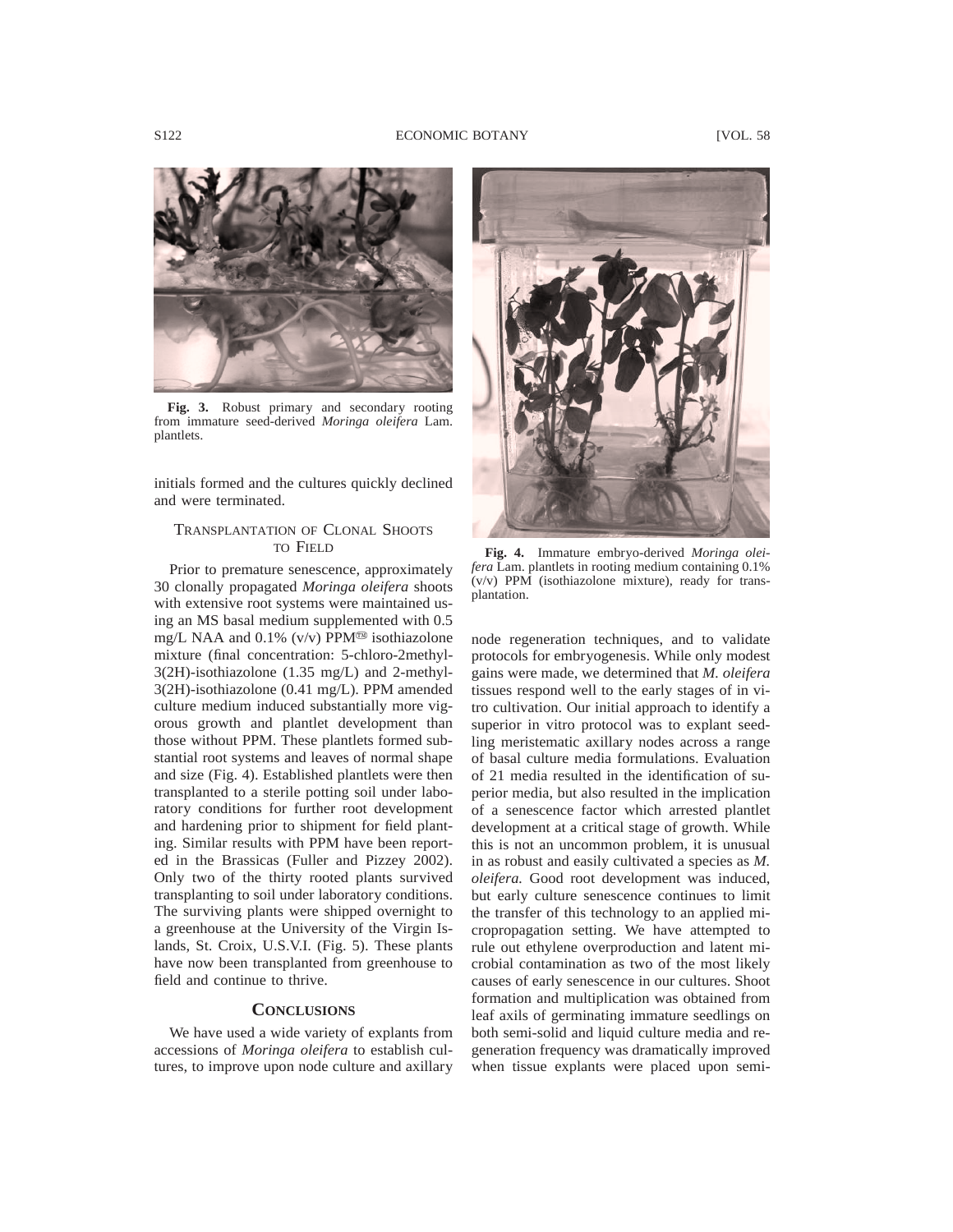

**Fig. 5.** Tissue culture derived *Moringa oleifera* Lam. plants in greenhouse.

permeable membrane rafts floating on a liquid medium. The regeneration success rate was good with *M. oleifera,* but poor with *M. stenopetala,* and this may be due to the limited size range of *M. stenopetala* seeds used in this study. Rooted plantlet survival has been enhanced by the use of isothiazolones, but it is unclear if this is due to their putative plant growth regulatory activity as suggested in the patent literature, or to their antimicrobial activity. More extensive evaluation is now planned with the ultimate objective of extending these observations to some of the endangered *Moringa* species.

## **ACKNOWLEDGMENTS**

The authors wish to thank the Center for a Livable Future, Johns Hopkins University, Bloomberg School of Public Health, for providing the primary funding for this study. We are also grateful for the intellectual support of Paul Talalay (Johns Hopkins University), and to Mark Olson (Universidad Nacional Autónoma de México) for his engaging and creative dialogue and for providing us access to his extensive collection of *Moringa* germplasm. *Moringa oleifera* and *M. stenopetala* germplasm used to initiate cultures was most generously collected and provided by Manuel Palada (University of the Virgin Islands). We are very grateful to an anonymous reviewer for insightful suggestions and for providing factual information that has materially enhanced this manuscript.

#### **LIST OF ABBREVIATIONS**

**ADS,** adenine sulfate; **BAP,** 6-benzylaminopurine; GA<sub>3</sub>, gibberellic acid-A<sub>3</sub>; IAA, indole-3acetic acid; **IBA,** indole-3-butyric acid; **NAA,** naphthaleneacetic acid; **PPM,** a proprietary mixture of 5-chloro-2-methyl-3(2H)-isothiazolone (0.1350%) and 2-methyl-3(2*H*)-isothiazolone (0.0412%); **TDZ,** 1-phenyl-3-(1,2,3-thiadiazol-5-yl) urea.

#### **LITERATURE CITED**

- **Berger, M. R., M. Habs, S. A. A. Jahn, and D. Schmahl.** 1984. Toxicological assessment of seeds from *Moringa oleifera* and *Moringa stenopetala,* two highly efficient primary coagulants for domestic water treatment of tropical raw waters. East African Medical Journal 61:712–716.
- **Cohen, D., and P. A. Cooper.** 1982. Micropropagation of babaco—a Carica hybrid from Ecuador. Pages 743–744 in A. Fujiwara, ed., Plant tissue culture 1982: Proceedings of the 5th International Congress: Plant tissue and cell culture. Japanese Association Plant Tissue Culture.
- **Fuglie, L. J.** 1999. The miracle tree: *Moringa oleifera*: